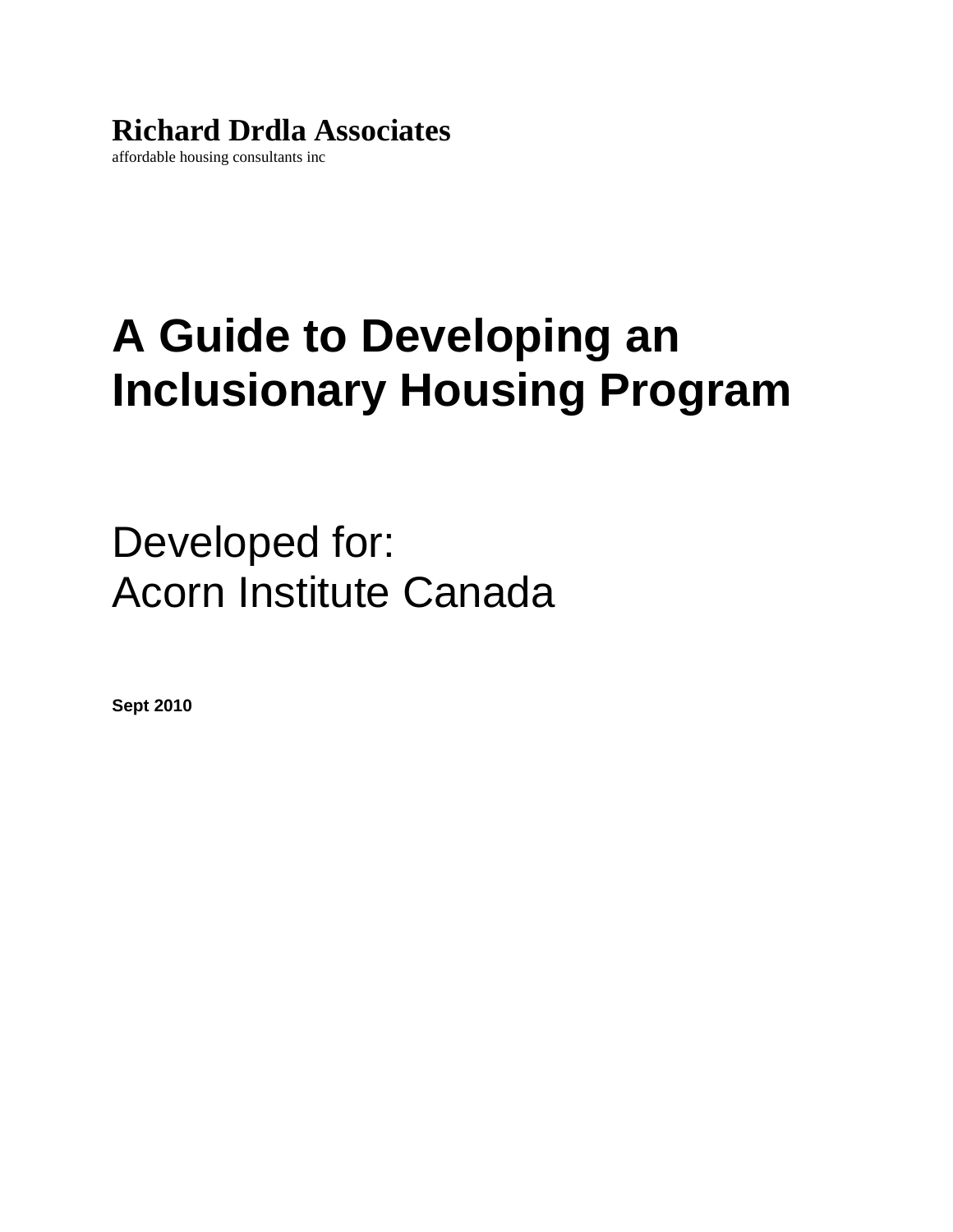# **Acknowledgment**

This guide was prepared through funding provided by the **Catherine Donnelly Foundation**.



Other Partners:



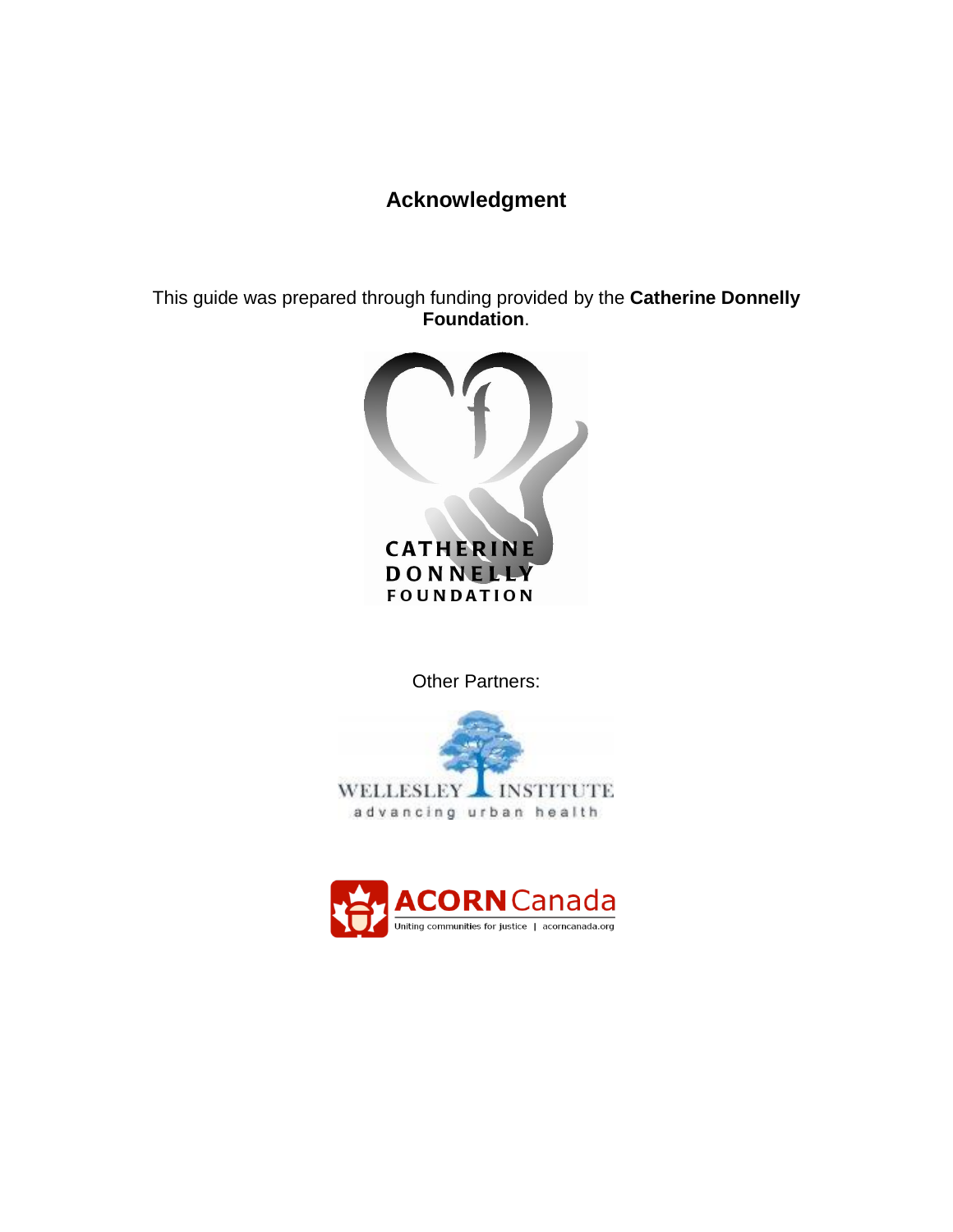# **Contents**

| <b>Introduction</b>                                                                                                                                                                                                                                                                                                                                           | 1                                                                                                             |
|---------------------------------------------------------------------------------------------------------------------------------------------------------------------------------------------------------------------------------------------------------------------------------------------------------------------------------------------------------------|---------------------------------------------------------------------------------------------------------------|
| <b>Overarching Considerations</b>                                                                                                                                                                                                                                                                                                                             | 3                                                                                                             |
| <b>Mandatory vs Voluntary Programs</b><br><b>Negotiable vs Fixed Regulations</b><br>As-of-Right vs Re-Zoned Developments                                                                                                                                                                                                                                      | 3<br>$\frac{3}{5}$                                                                                            |
| <b>Key Aspects</b>                                                                                                                                                                                                                                                                                                                                            | 7                                                                                                             |
| <b>Subject Developments</b><br><b>Housing Set-Asides</b><br><b>Targeted Incomes</b><br><b>Compliance Alternatives</b><br>Fees-in-Lieu<br><b>Cost Offsets</b><br><b>Development Standards</b><br><b>Affordability Controls</b><br>Legal Agreements<br><b>Control Period</b><br><b>Eligibility Criteria</b><br><b>Resale Price</b><br><b>Occupancy Controls</b> | 7<br>7<br>8<br>9<br>10<br>10<br>11<br>12 <sup>2</sup><br>12 <sub>2</sub><br>12<br>12 <sup>2</sup><br>13<br>13 |
| <b>Outstanding Issues</b>                                                                                                                                                                                                                                                                                                                                     | 14                                                                                                            |
| Legal Instruments<br><b>Income Thresholds</b>                                                                                                                                                                                                                                                                                                                 | 14<br>15                                                                                                      |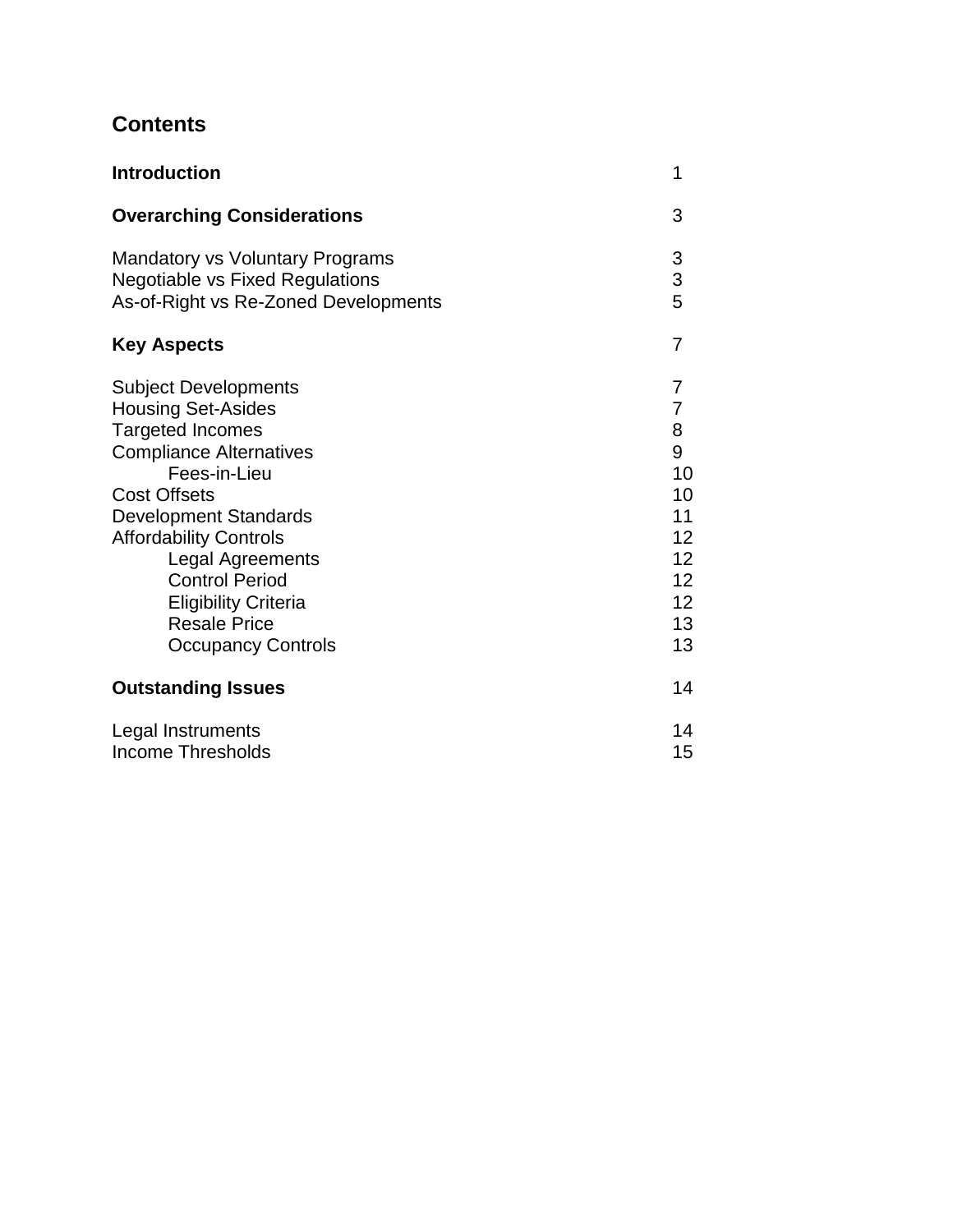## **Introduction**

This guide identifies the main aspects of inclusionary housing that should be addressed in order to implement an effective program, and also the main principles and key practices that should be followed when addressing those aspects.

It does not attempt to draft a model bylaw nor to set out specific regulations. In many cases, those regulations will depend upon the particular needs, conditions and priorities of each municipality. Also, in some cases (and as also noted here), they still will require further study and research.

The guide draws to a large extent upon the inclusionary housing practices used widely across the US. These practices in the main follow a common model and use a similar set of rules and procedures. This model is generally called inclusionary zoning, and might be described as American-style inclusionary housing. In any case, this particular model has not been used in Canada.

It is not expected that the American model will be fully adopted in this country. Different priorities, regulations and mechanisms are likely to emerge here. Also, some of the aspects of the US programs cannot be readily imported. Nevertheless, considering that these practices have been tried and tested for well over 30 years and in many different communities, this experience offers an invaluable starting point for developing corresponding programs in this country.

The guide is in three parts:

• the first looks at the overarching policy considerations that significantly affect the program, and so should examined be at the outset;

• the second identifies the aspects that should be addressed through the regulations, and the principles and practices that should be followed; and

• the last identifies two hurdles that currently limit the use of inclusionary practices generally in Canada, and that need additional research or action.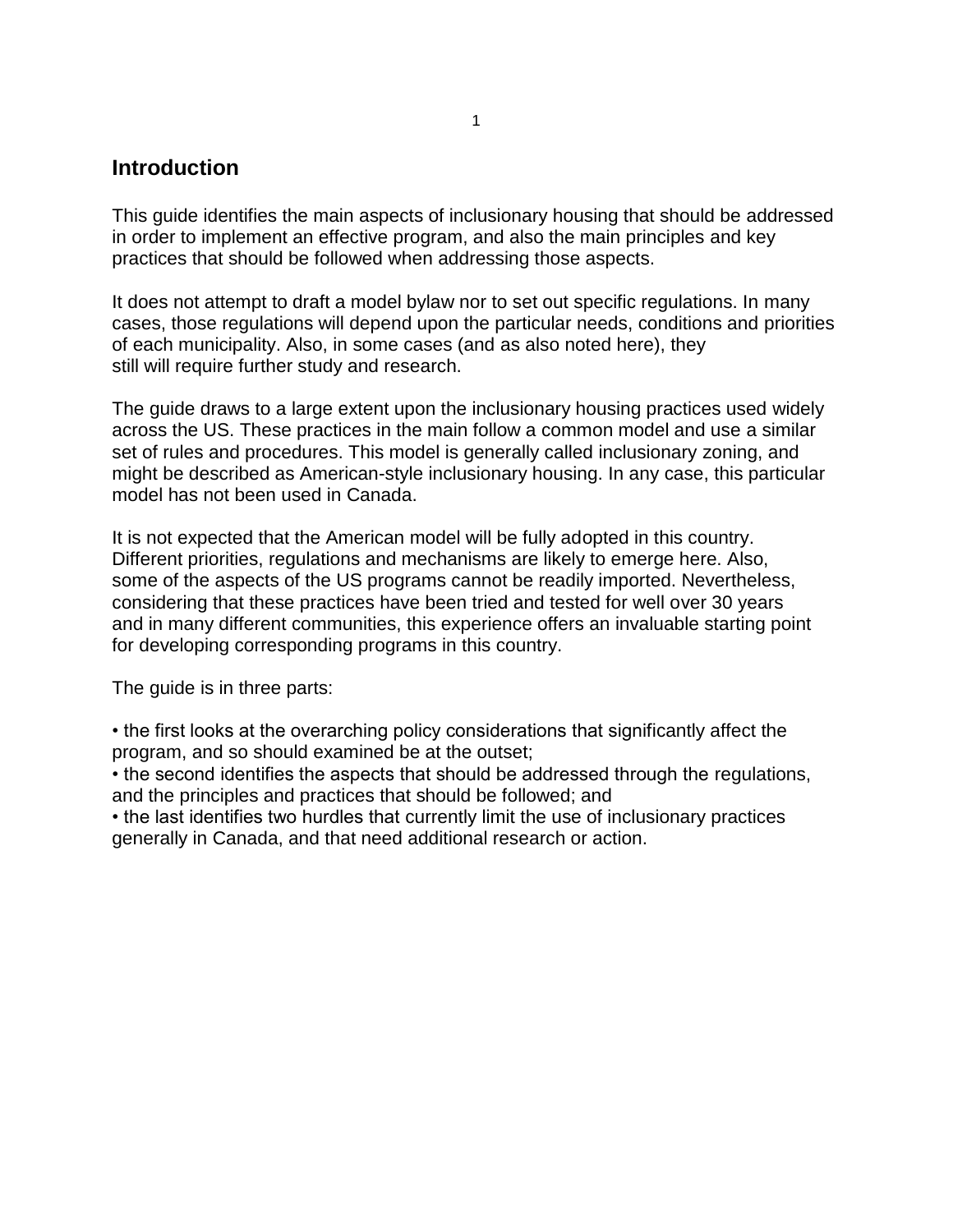### **SUMMARY OF KEY PRINCIPLES**

Inclusionary housing policies have this fundamental objective: to create a permanent stock of affordable housing located in every new housing development, and thereby spread across the community.

In order to translate this objective into a productive program, the regulations must support a number of key principles:

• The obligation to provide affordable housing should be imposed on virtually all multiunit private residential developments.

• The subject developments should be obliged to provide a prescribed and fixed percentage of the total units as affordable units.

• The affordable housing should be provided at a prescribed fixed "belowmarket" price or rent. (This is a price or rent that substantially below the lowest market price or rent for the equivalent new unit.)

• The affordable units should be constructed on the same site as the market units and integrated with those units. Alternatives to the on-site construction should be allowed only when they better serve the affordable housing needs of the community.

• The affordability and occupancy of the affordable units should be controlled so that they remain affordable to, and are occupied by, eligible households over the long term, if not permanently.

The regulations also should ensure that the inclusionary units are built in the appropriate way, place and time.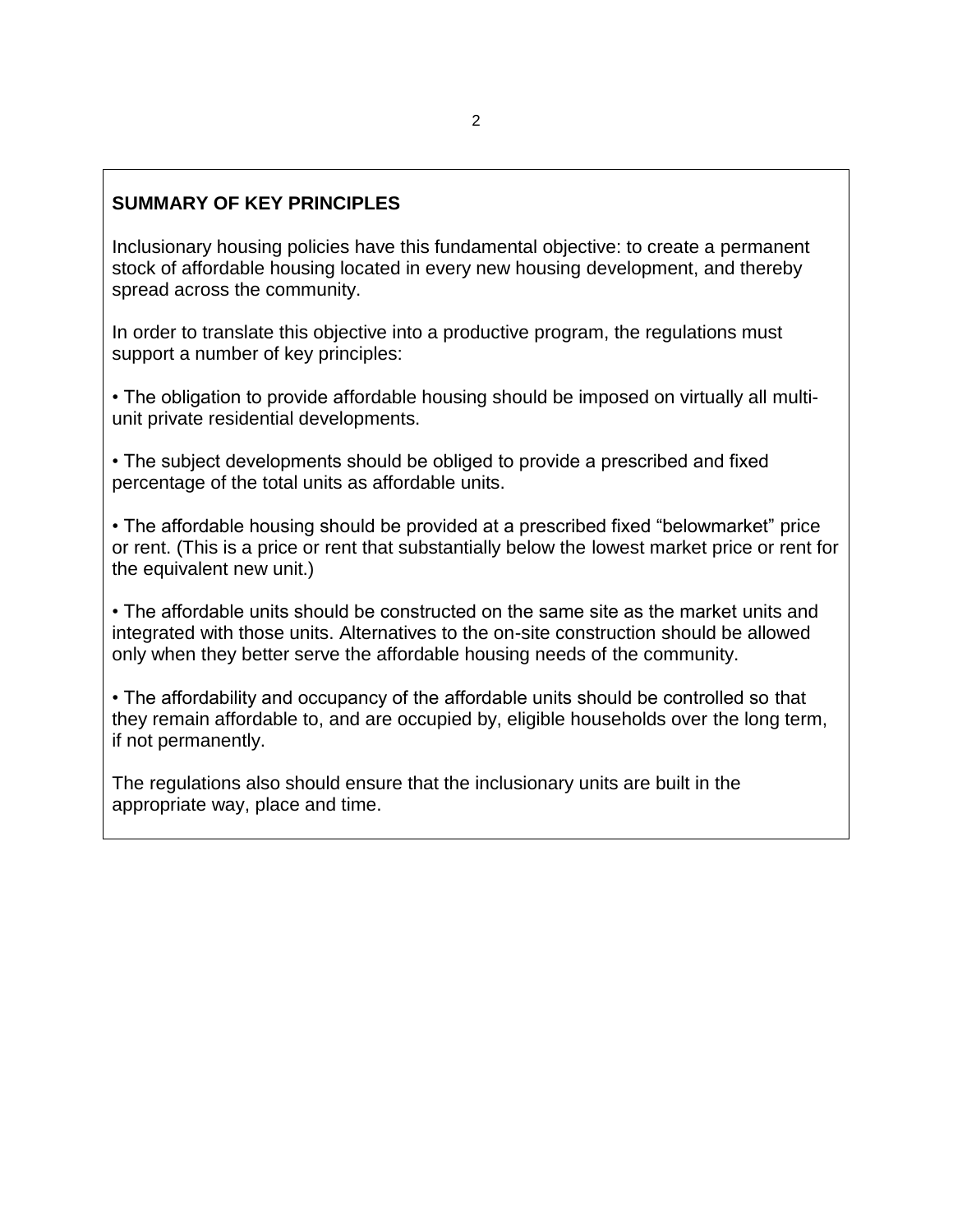# **Overarching Considerations**

Ahead of developing the actual regulations, consideration must be given to a number of overarching policy choices that will affect how those regulations are formulated.

The policy choices needing consideration include the following:

- whether the provision of affordable housing should be mandatory or voluntary;
- whether the regulations (or what regulations) should be negotiable or fixed; and
- whether the program should affect all developments or just those proceeding through a re-zoning or similar approval process.

#### **Mandatory vs Voluntary Programs**

Inclusionary programs can be divided into two types:

- Mandatory programs require the developers to provide affordable housing as a condition of development approval, and then typically provide in return some form of regulatory concessions as cost-offsets.
- Voluntary (or incentive-based) programs encourage the developers to provide the affordable housing by using regulatory concessions as incentives.

The two are fundamentally different in this critical regard. In the mandatory, the developers have no choice but to provide the affordable housing if they wish to build anything on a particular site. In the voluntary, the developers have the right and choice to build under the as-of-right regulations, while not taking the incentives and providing the affordable housing.

Although the available evidence is not absolutely conclusive, there is ample and convincing support for saying that the voluntary programs don"t work. In order to produce affordable housing at a sustained and on-going basis, the inclusionary programs must be mandatory.

For that reason, the advice provided in this guide is based solely upon the mandatory approach.

#### **Negotiable vs Fixed Regulations**

In inclusionary programs, there is a potential for using two types of regulations (or a mixture of both):

- flexible regulations that can be negotiated project-by-project or
- fixed regulations that are applied without changes to all projects.

In deciding which approach to take, a balance must be found mainly between these two considerations: the need to treat all developers fairly, and need (at least in some circumstances) to adapt the regulations to the site-specific conditions.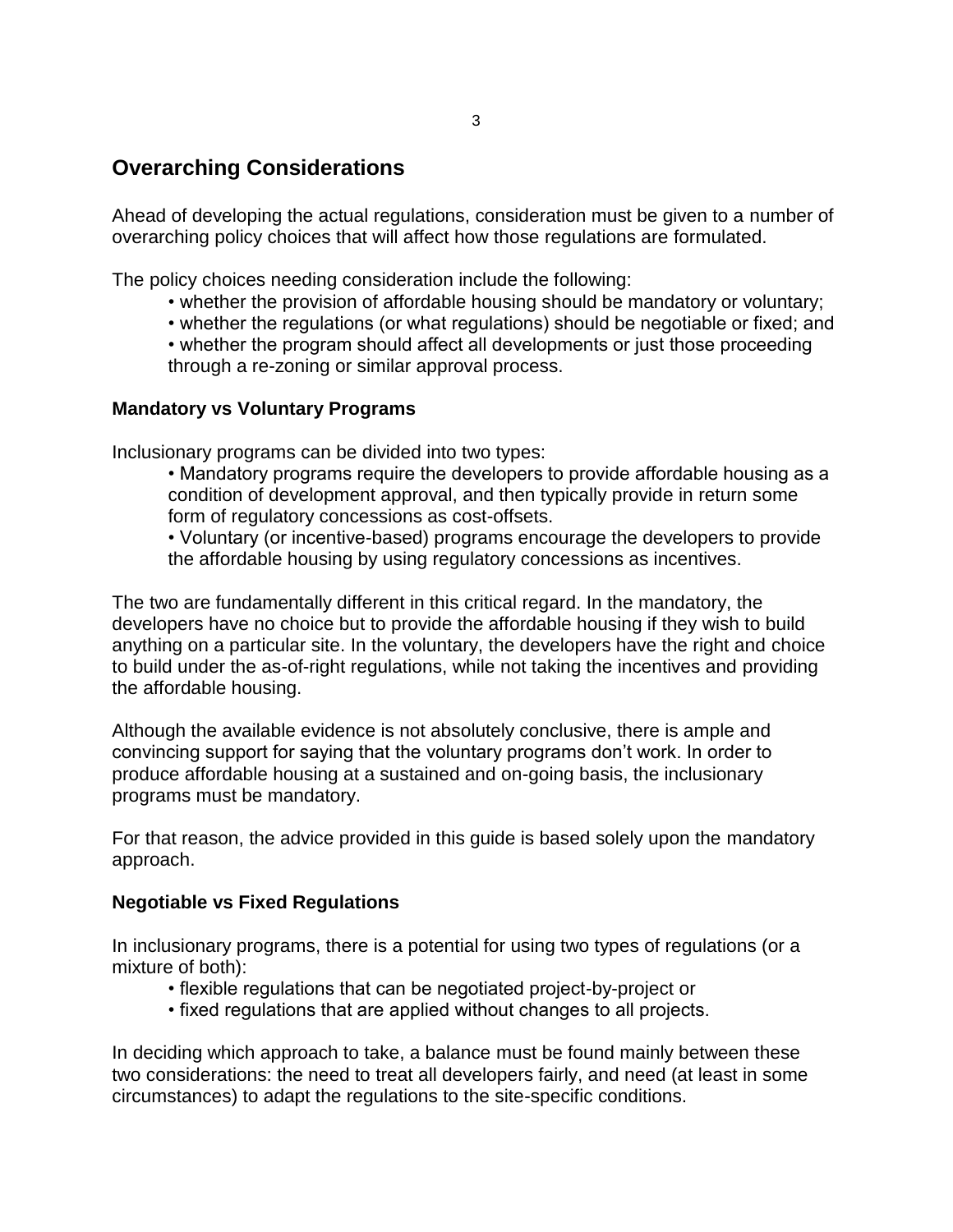Inclusionary programs in the US are predominantly associated with "greenfield" areas – namely, low-density suburbs built on undeveloped lands around smaller towns and on the edge of cities. More recently, a number of big cities also have adopted programs already built-up areas. The two sets of programs differ in at least two ways.

The "greenfield" programs typically impose the inclusionary obligation on virtually all private residential developments, including those that proceed under the existing "as-ofright" provisions. They also typically fix all of the fundamental regulations, including those dealing with density increases. That means the density increases are offered on a pre-determined and automatic basis.

The more recent "big-city" programs, on the other hand, have been applied mainly (but not entirely) to residential developments that obtain additional development rights through a re-zoning or similar process. Also, they allow for determining the appropriate regulatory concessions – including density increases – on a negotiated and case-bycase basis.

(Many of the "big city" programs also extend the obligation to provide affordable housing to these additional developments:

- those proceeding under some comprehensive development and approval process;
- those built on lands sold for residential by the city or other public agency; and those receiving city funding.)

The changes in the "big-city" programs can be seen as an adjustment to their reality, where regulatory concessions like density increases cannot be given automatically and without consideration of the development context. Furthermore, the majority of developments typically seek re-zoning, and so would be subject to negotiation in any case.

In order to be fair to the developers, the regulations should be set well in advance and then applied consistently. Developers should be able to buy land and develop proposals while having some degree of certainty about the requirements they must meet. No developer should be able to negotiate an advantageous deal giving them a leg up over their competitors.

At the same time, in at least some developments, good planning will call for the flexibility to address specific site conditions. Development sites – particularly, those in built-up urban settings – can present unique local conditions that affect the appropriate scale and nature of the development. These are often worked out during the negotiations associated with the approval process, and the regulations must be capable of adjusting to those negotiations.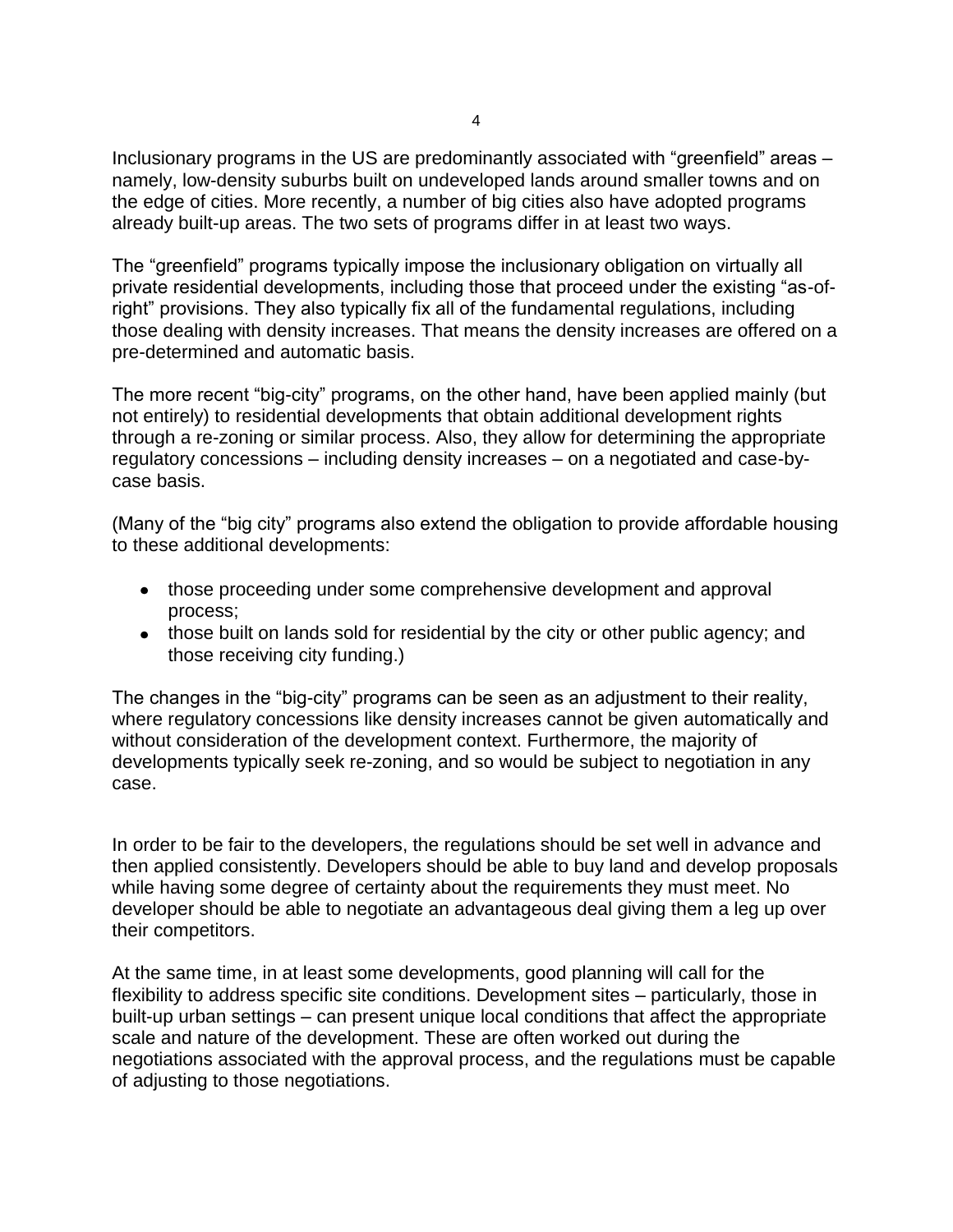To balance these considerations, this guide takes this approach:

• The regulations affecting the value of the affordable housing obligation should be fixed. That means that all subject developments should be required to provide at least the equivalent amount of affordable housing targeting the same income levels.

• The regulations, on the other hand, can permit some flexibility in how that obligation can be met and what concessions are provided. That means, depending upon particular site conditions, the regulations might allow different ways of providing that housing (such as, fees-in-lieu or off-site development) and offer different regulatory concessions (such as, increased density and height limits, and reduced parking standards).

But, even where some flexibility is allowed, it should be generally allowed only within defined parameters or rules that limit the discretion of the municipality and the developers, and so add some consistency and certainty.

This approach is particularly relevant to how permitted density increases are determined. Granting density increases on an automatic and predetermined basis is not appropriate in most urban settings because local conditions can vary so much. So, this approach allows the municipality first to determine what density is appropriate for each site, rather than be trapped into giving the same density increase regardless of context.

#### **As-of-Right vs Re-Zoned Developments**

The inclusionary programs can be applied to two main categories of developments: 1) all residential developments including those proceeding under the existing as-of-right provisions, or

2) only those residential developments obtaining additional development benefits through a re-zoning approval or similar process – such as, one granting a change of use to residential or more development density.

While the above describes the key distinction, it must be noted that the latter category also can be expanded to include one or all of the following residential developments:

• those built on lands owned by the municipality but sold for private residential development;

- those receiving financial assistance from the municipality; and
- those involved in a comprehensive development and approval process that establishes site-specific development standards and requirements.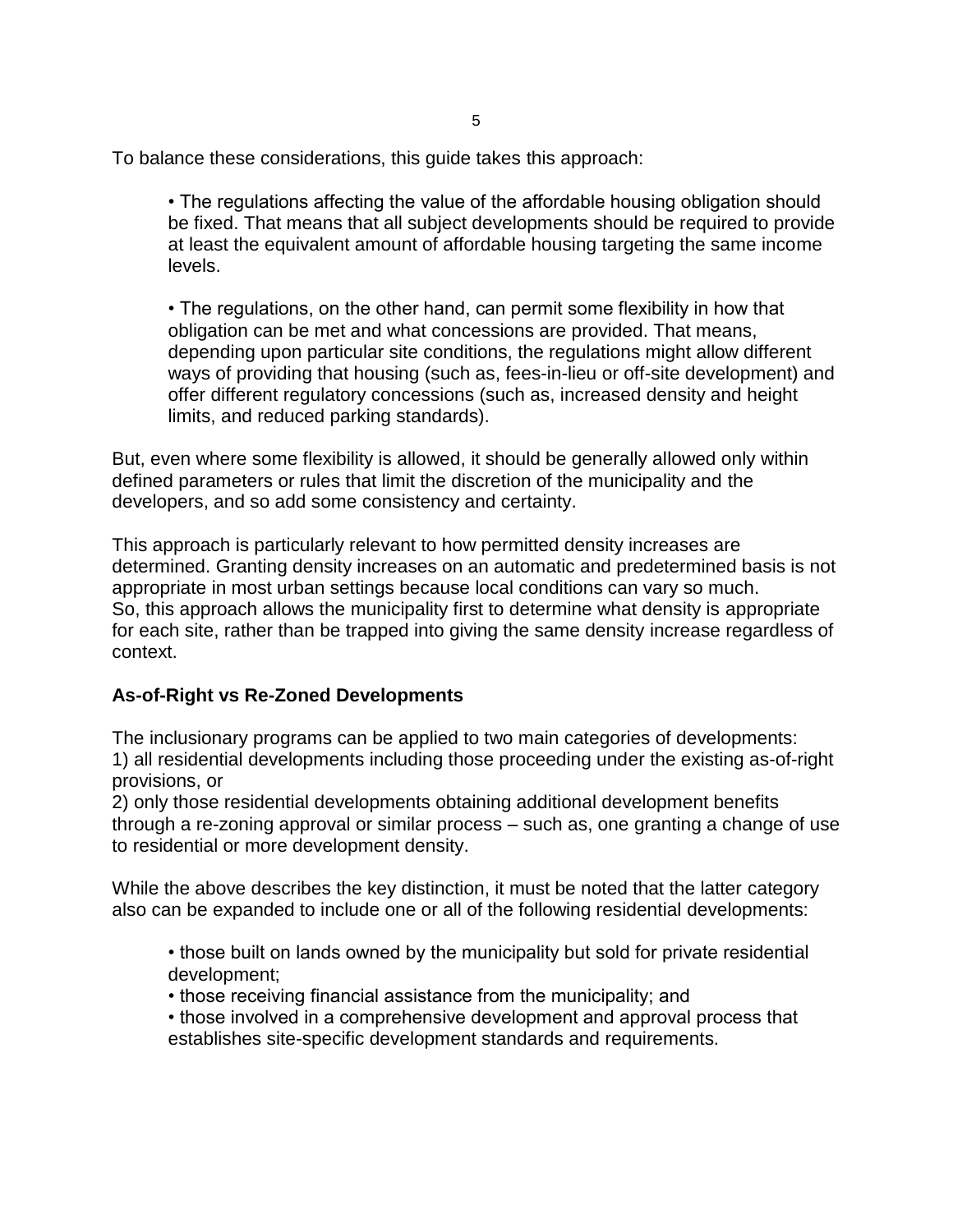In order to maximize the production of the program, clearly the inclusionary obligation must be applied to the widest possible range of developments. This is the fundamental rationale for taking the first approach described above. This approach has the added justification of treating all, or virtually all, developers consistently.

The second approach represents a compromise that might be more acceptable in some communities. The rationale for targeting only the latter category of developments is that they receive additional development rights – and often considerable economic benefits – through the approval process, and so the municipality as a condition of that approval can and should recover some part of that benefit for the public good.

The second approach can be a productive alternative, where a substantial majority of the developments seek additional development rights and regulatory concessions through a re-zoning or similar process. These conditions occur in many cities and builtup areas, but not necessarily in smaller and suburban communities.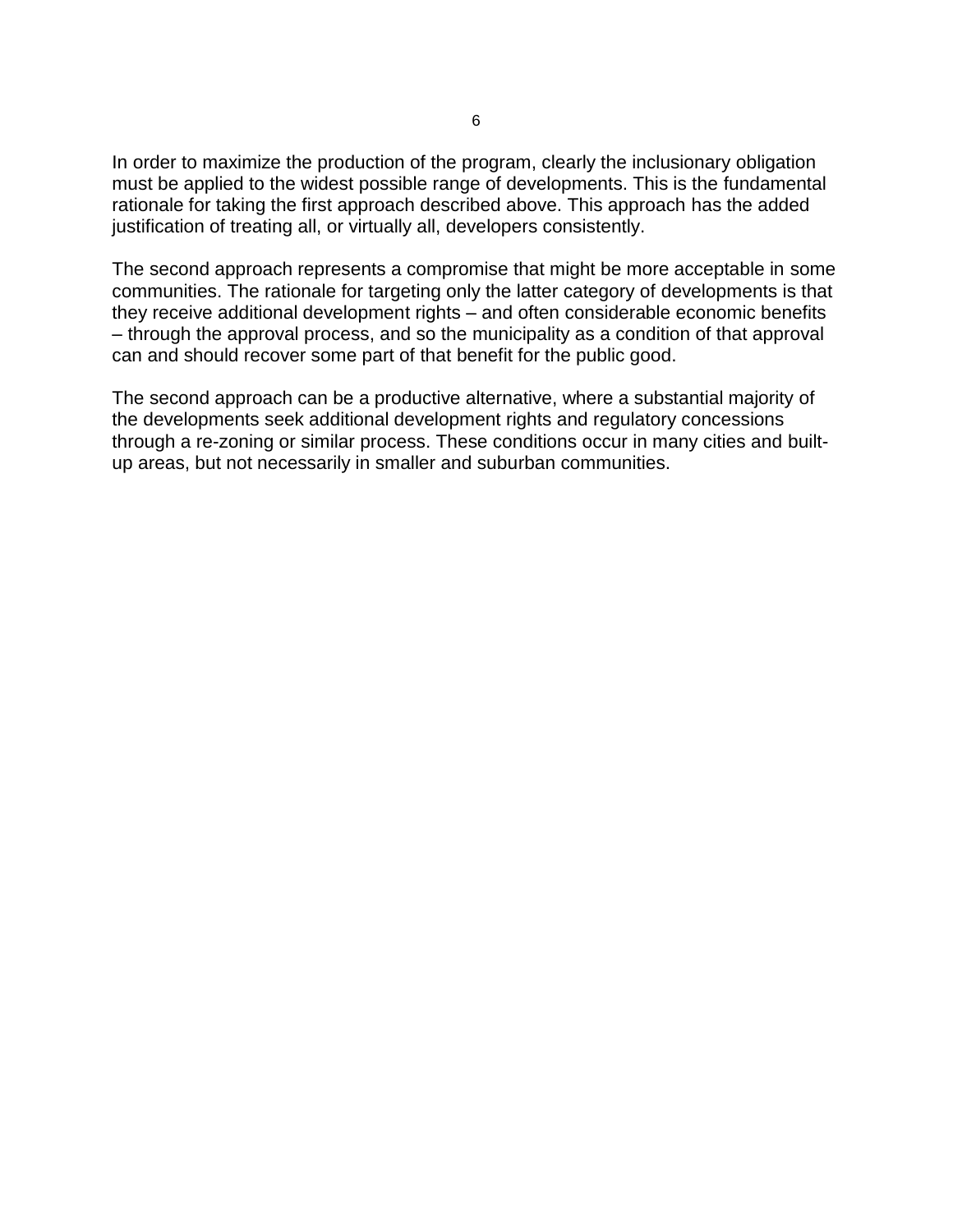# **Key Aspects**

The following identifies the aspects that should be addressed when developing an inclusionary housing program, and the principles and practices that should be followed in addressing those aspects.

#### **Subject Developments**

In principle, the obligation to provide affordable housing should be imposed on virtually all multi-unit private residential developments.

Only in this way will the program treat all developers fairly and consistently, and also produce affordable housing at an on-going and sustained rate.

One possible set of exceptions has just been noted (see As-of-Right vs Re-Zoned Developments). This would involve limiting the obligation essentially to developments receiving additional development benefits through a re-zoning or other process, but not to those proceeding as-of-right.

The other possible exception is for small developments, which might be defined as those containing less than somewhere between 5 or 30 units.

The rationale behind treating small developments differently is that the affordable housing requirements might affect them too adversely. On the other hand, because these developments could represent a significant portion of the total new housing on production, exempting them could considerably reduce the provision of affordable housing

There is an effective alternative for addressing small developments. That is to apply the affordable housing obligation to all multi-unit developments (including possibly even those down to 2 units), but accepting fees-in-lieu as the affordable housing contribution.

#### **Housing Set-Asides**

In principle, the subject developments should be obliged to provide a prescribed and fixed percentage of the total units as affordable units.

Set-asides ranging from 10% up to 20% have been proven to be possible and effective. The required set-aside could be affected by the degree of affordability required and the cost offsets provided.

The simplest way to apply the set-aside is to take as affordable units the same percentage of the various unit types being built by the developer.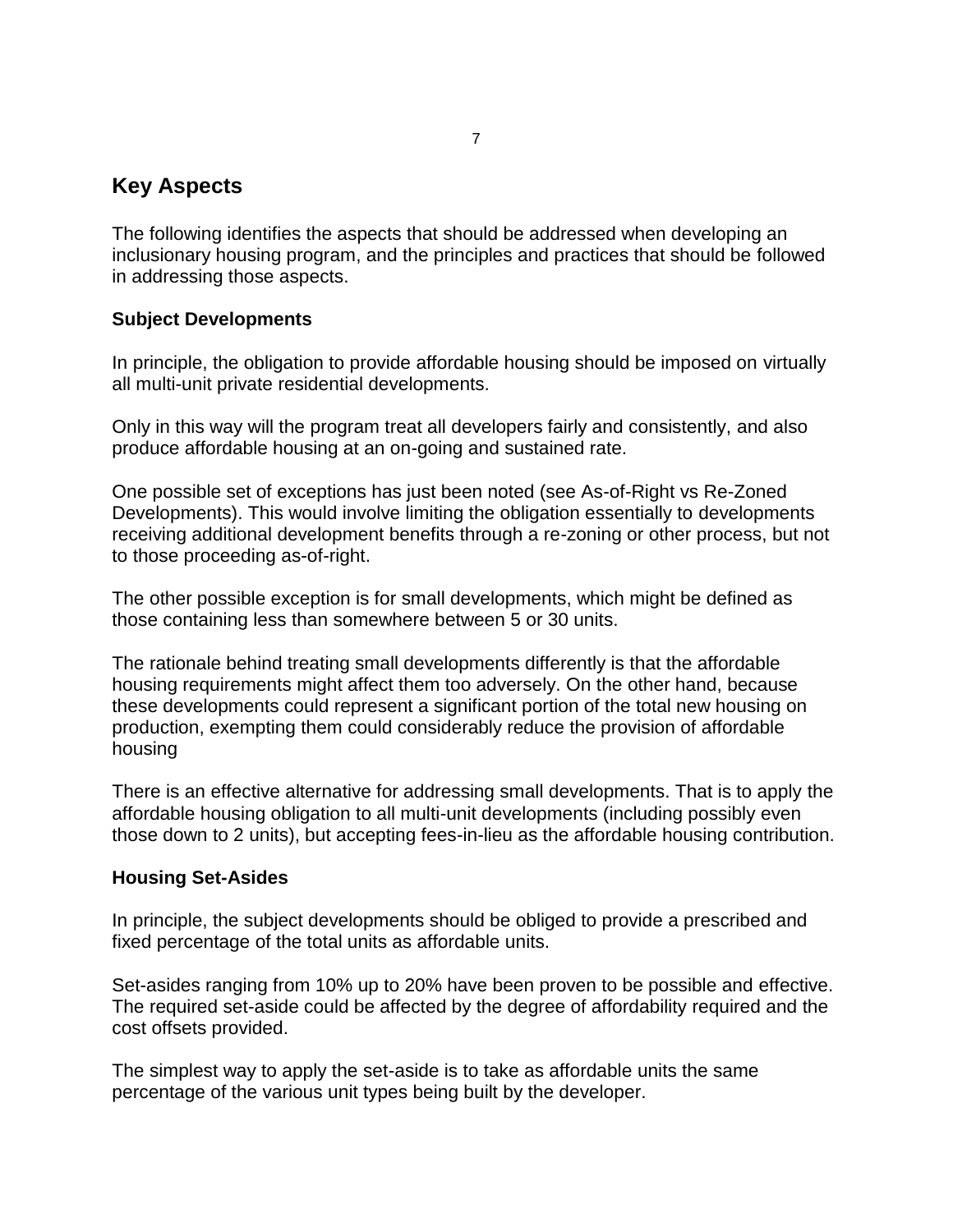As a general rule, the same set-aside requirement should be applied uniformly to all developments, but there is a potential for different requirements in particular circumstances:

• a lower set-aside when particular types of housing, such as housing for still lower incomes or for rent rather ownership, are provided; or • a higher set-aside when an off-site option is used (see Compliance

alternatives).

There is a potential for requiring certain types of units like family units. It must be recognized that these additional requirements can impose additional costs on the developer (for example, in the form of additional design and construction costs). Those costs must be weighed against the benefits, and might merit additional concessions.

#### **Targeted Incomes**

In principle, the affordable housing should be provided at a prescribed and fixed "belowmarket" price or rent. A "below-market" price or rent is one that is substantially below the lowest market price or rent for the equivalent new unit.

To achieve this, maximum household income ceilings should be used to determine eligibility for the units, and the "below-market" price or rent should be set at a level that corresponds with those income ceilings.

These income ceilings will be needed to be differentiated by household size and/or type so that the households can be matched to suitably-size units. The ceilings, along with the prices and rents, will need to be adjusted at least annually.

A suitable approach for setting these income thresholds has not been developed so far in this country. Setting of the initial income thresholds (and related prices and rents) by itself is relatively straightforward. What complicates the matter is that these must be also linked by some suitable index or other method to the resale price (and the corresponding income ceiling) as part of the long-term affordability controls. It is an issue that needs further study (see Affordability Controls and Outstanding Issues).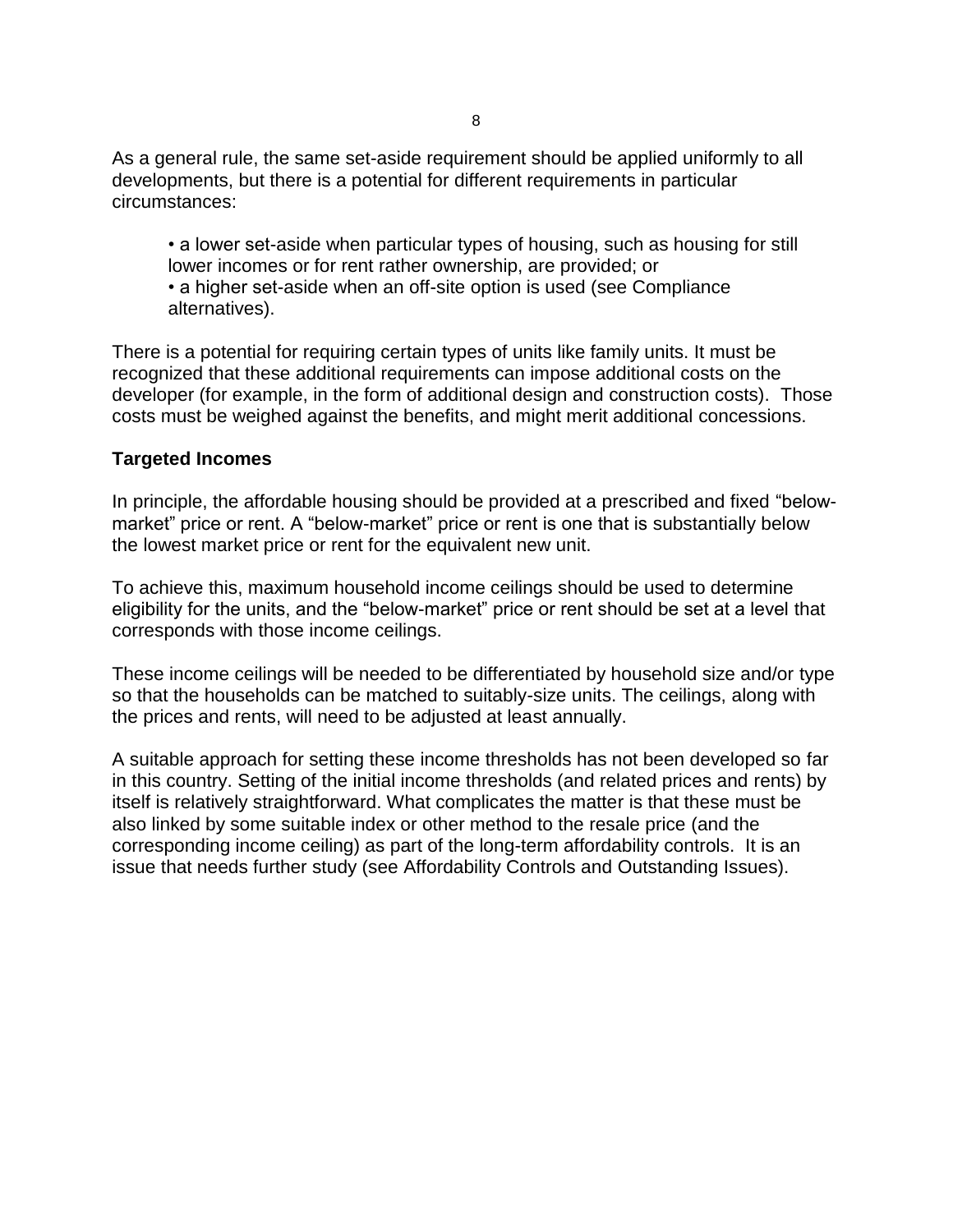The US programs typically require that the affordable units be delivered at a price or rent affordable at or below a prescribed maximum household income level.

They are commonly described as "below-market" prices or rents because they are set at a level that is substantially below the lowest market price or rent for the equivalent new unit.

The income thresholds are differentiated and broken down by household size. This allows for setting different price and rent limits appropriate to units of a different size according to bedroom count.

This approach is facilitated by the federal government, which annually updates and provides the median income by household size for every market area across the country. Each municipality then determines the corresponding maximum rents and prices that can be charged for the specific unit types.

These income thresholds are expressed as a percentage of the local median household income. The actual percentage arise from community to community, with the higher percentages associated with more expensive communities. The percentage used for ownership units most typically ranges from 80 to 120% of median income, but even higher thresholds are seen. The corresponding percentage for rental units is lower, most typically in the range of 60 to 100%.

#### **Compliance Alternatives**

In principle, the affordable units should be constructed on the same site as the market units.

Under certain circumstances, consideration can be given to allowing other alternatives, such as the following:

- payment of fees-in-lieu,
- construction of affordable units on another site,
- provision of developable land, and
- provision of upgraded existing units.

Experience has shown that the vast majority of developers will seek to use these alternatives – and, especially, fees-in-lieu – whenever the value of those contributions are determined in a reasonably favourable way. So, in the absence of some limits on these alternatives, any municipality allowing them will end up with few inclusionary units.

These alternatives should be permitted under clearly defined rules, possibly only at the discretion of the municipality, and in any case only when they clearly better serve the housing needs of the community. The last criterion, for example, might be considered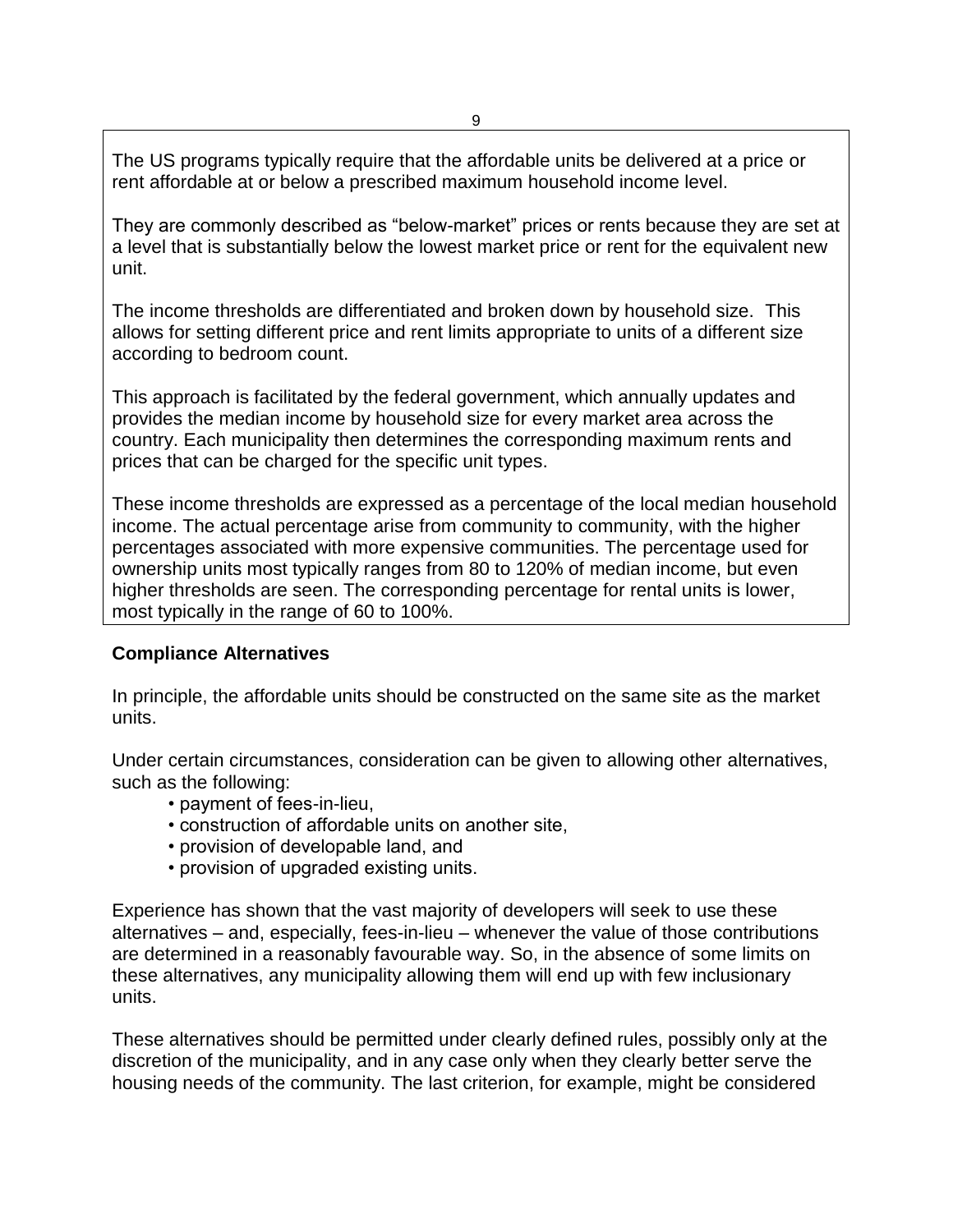10

met when the alternative would support additional affordable units, affordable units of deep affordability, or units built in a more suitable location.

#### **Fees-in-Lieu**

Fees-in-lieu allow the developers to buy-out their obligation through a cash payment. Although the use of fees-in-lieu should be limited for the reason just noted, they do have benefits in certain circumstances. They provide a feasible way for small developments to contribute toward affordable housing. They provide an alternative of last resort in the case of particularly difficult sites to develop.

Fees-in-lieu provide a local source of funding that can be used to provide for special needs and other housing that requires additional subsidies.

The fees-in-lieu should be set at least at a rate that fully reflects the value of the affordable housing obligation. For example, one way to determine that value is to take the sum of the difference in prices between the unprovided affordable units and their market equivalents.

This rate should be used when determining the obligation of small developments.

Consideration should be given to establishing a higher rate for developments buying out their obligation as a way of ensuring that the payment of fees-in-lieu in these circumstances clearly provides a greater benefit to the public than the on-site construction.

#### **Cost Offsets**

Consideration should be given to providing concessions available through the regulatory process that off-set the losses that the developers might incur by the developers in providing the affordable units.

These cost offsets should be limited to those available from the development regulation and approval process. The main alternatives include the following:

- regulatory relaxations;
- fee reductions or waivers; and
- fast-tracked approvals

Regulatory relaxations refers to changes to the development standards and requirements set out in the zoning by-laws. Where appropriate, these could such possibilities as increases in the permitted density, and reductions in the height, setback, parking and other requirements.

Where possible, these cost-offsets should be provided on an fixed basis and provided to all developments. However, in the case of many of the regulatory relaxations – including particularly density increases – the appropriate cost-offsets possibly can be determined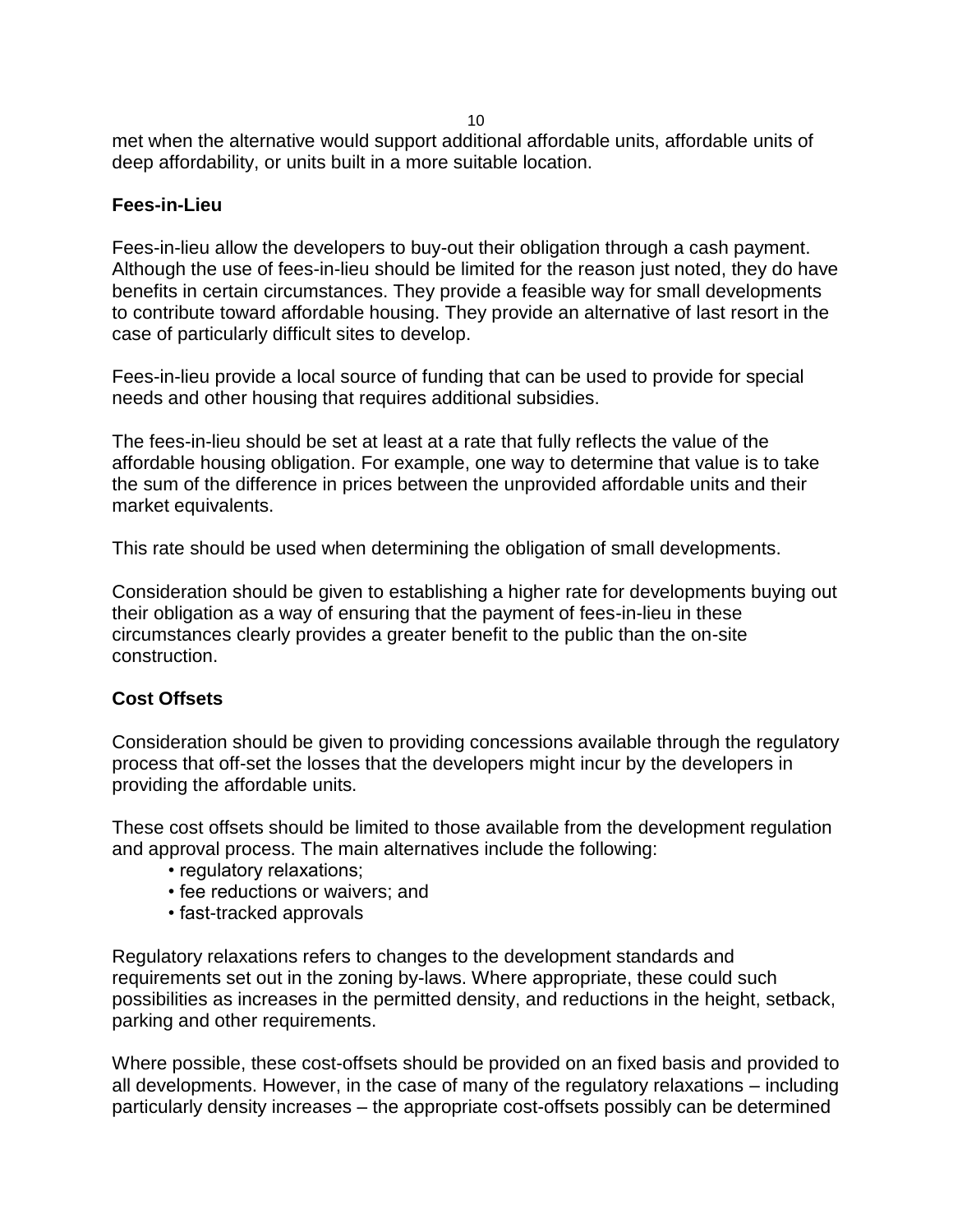only on a negotiated and site-specific basis (see As-of-Right vs. Re-Zoned Developments).

These cost offsets should not include financial subsidies. Inclusionary zoning is a way of providing affordable housing without relying upon conventional funding. Developers should and can be expected to provide affordable housing in these programs without financial subsidies. Any use of financial subsidies should be limited to very specific circumstances – namely, to supplement and enhance the affordability of the units already being provided by the developers.

In addition to the cost offsets, there is potential also for offering cost savings by allowing affordable units with less floor space or reduced interior amenities (see Development Standards).

#### **Development Standards**

The regulations should ensure that the inclusionary units are built in the appropriate way, place and time.

Depending upon the approach taken, regulations may be needed to address the following specific aspects of the affordable units:

- their minimum floor space;
- their construction quality;
- their delivery timing;
- their distribution and location; and
- their outside appearance.

The simplest way of addressing most of these aspects is by requiring that the affordable units match the market units. This approach can taken with regard to their floor space, construction quality, external appearance and delivery timing.

The regulations should prevent the affordable units being segregated in a separate area, and preferably should require them to be inter-mixed and dispersed through out the market units, and in a way that leaves to two indistinguishable.

Consideration should be given to providing cost savings to the developers by allowing a different standard of interior finishes and amenities in the affordable units, provided that standard is based upon acceptable building practices and the energy efficiency of the units is not diminished.

Setting minimum floor space standards for the affordable units would be needed only if the developers are allowed to reduce their size of the units as one of the cost savings. Otherwise, the standard provided in the market units should be considered acceptable for the affordable units.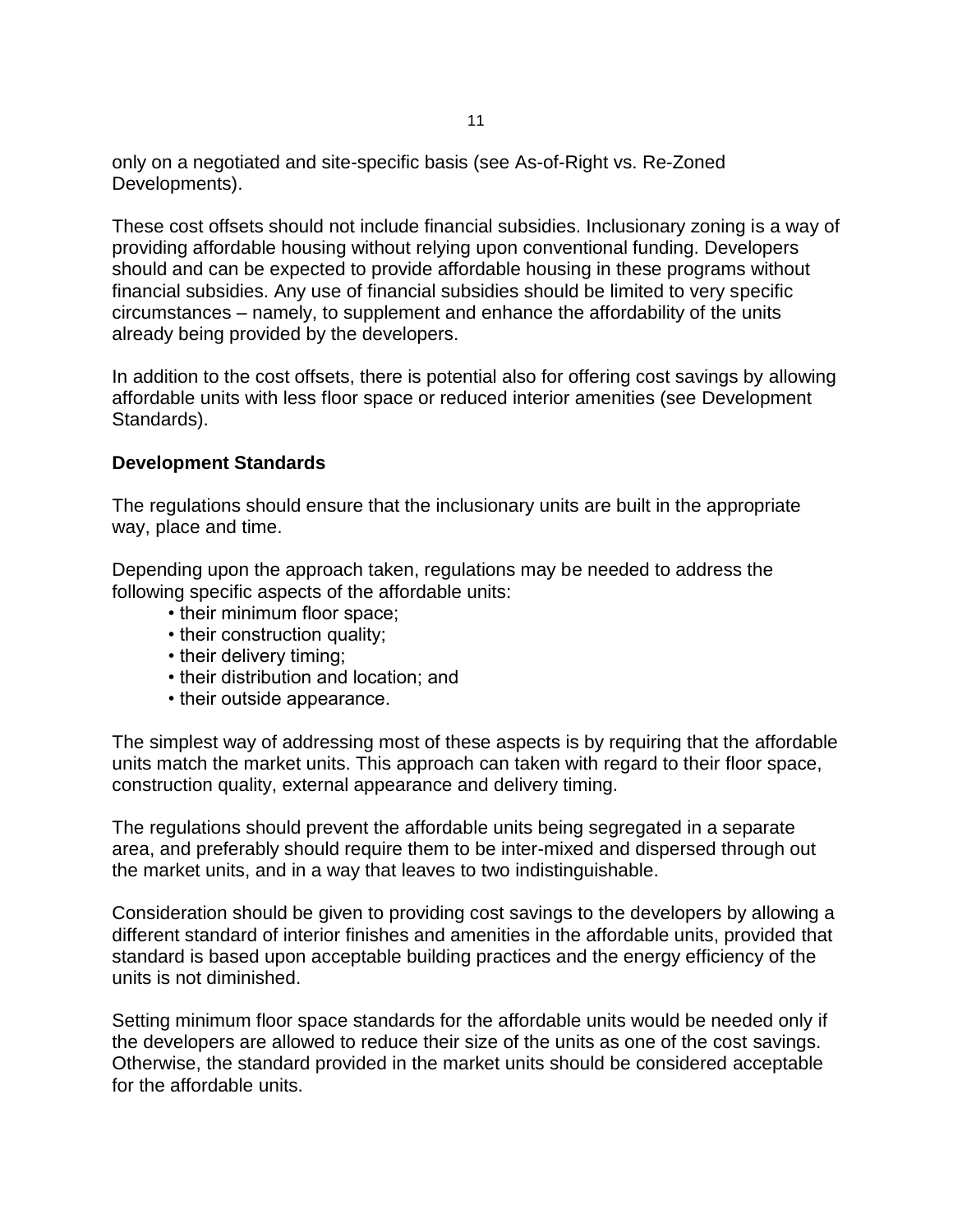#### **Affordability Controls**

In principle, the on-going affordability and occupancy of the affordable units should be protected in order to ensure that they remain affordable to, and are occupied by, eligible households over the long term.

The following focuses on the controls necessary for affordable ownership units because this type of housing is relatively new and untried in Canada. In contrast, the corresponding controls on affordable rental are well-developed and understood in this country.

The main aspects that need to be addressed are the following:

- legal agreements;
- control period;
- eligibility criteria;
- resale price; and
- occupancy controls

#### Legal Agreements

The controls should be embedded in a legal document that binds the initial and all subsequent owners over the prescribed period of control.

Ontario municipalities only have limited, and perhaps inadequate, options at this time to protect long-term affordability and occupancy (see Outstanding Issues). Their main resort appears to be an "option to purchase", but this instrument has administrative burdens that the many municipalities might not wish to assume. The best solution would be new legislated authority, possibly based upon the approach already taken in BC.

#### Control Period

The affordability and occupancy controls should be put in place for a long period of time. Consideration should be given to 30 years as a minimum, if not maintaining the controls permanently or for the life of the units.

#### **Eligibility Criteria**

The controls should set a maximum household income ceiling differentiated by household size as the principle eligibility criterion for the affordable units. These thresholds will need to be adjusted regularly – probably, at annually – to allow for changes in household incomes and house prices over time.

The regulations should establish rules for ensuring the household type and size are compatible with the affordable unit being occupied.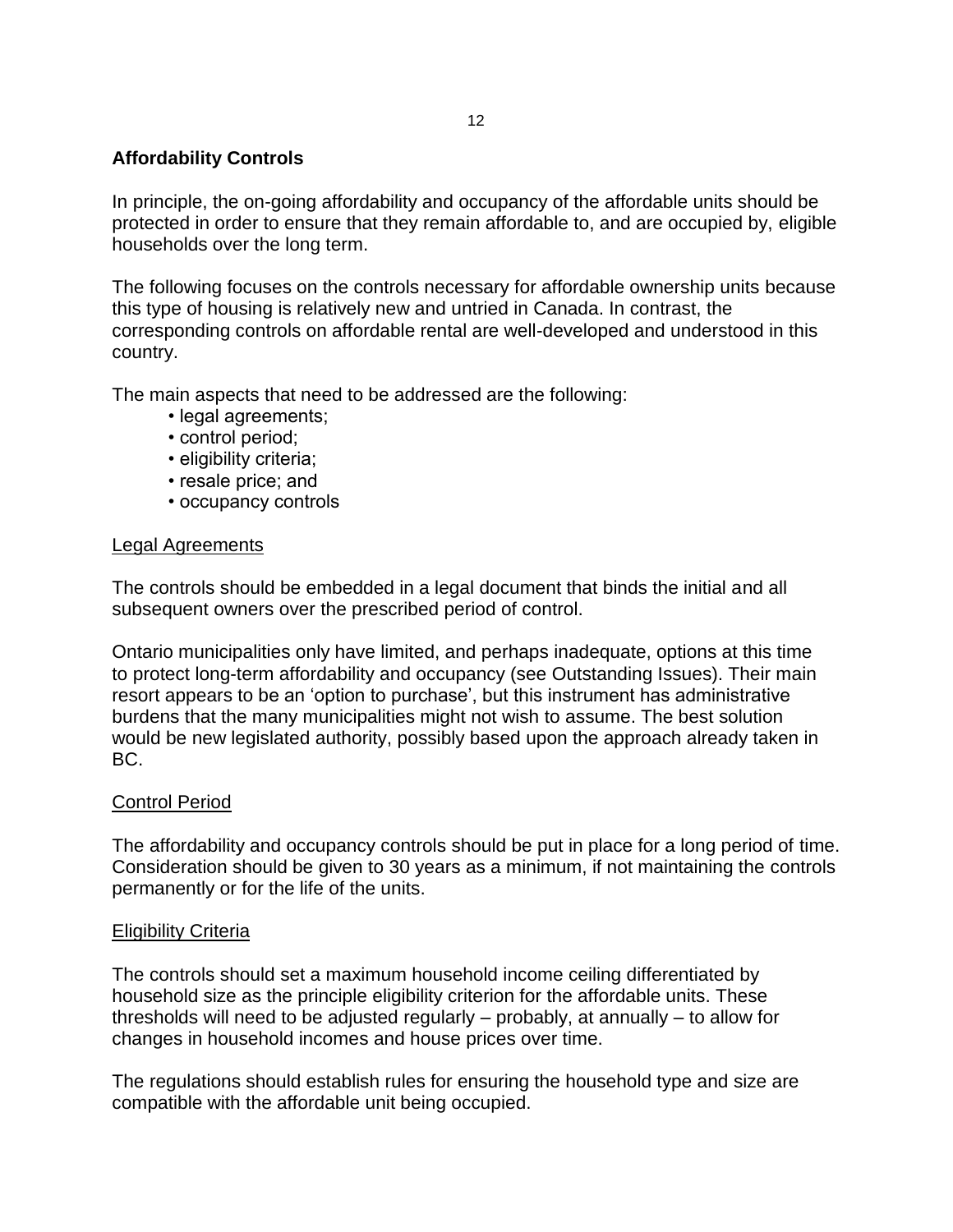In the US programs, the inclusionary ownership units are controlled almost universally through restrictive covenants registered on the title of the property. They can be used to bind the initial as well as all subsequent owners to the various affordability restrictions over the prescribed period of control. Through these covenants, the initial price reduction is locked in and passed on to the subsequent buyers, after allowing for some suitable inflationary adjustment.

The period of control varies, but it is generally now at least 30 years, and often in perpetuity or for the life of the building.

In some places, this primary legal instrument is also supplemented by an "option to purchase". This option allows the municipalities to buy the affordable units whenever offered for resale. They typically exercise this right, not by buying the unit, but by assigning the option either to a non-profit agency or to an eligible buyer on their waiting list.

Consideration also could be given to various supplementary criteria. Those criteria could require that the household:

- have completed an approved homebuyer education course;
- live or work in the community;
- have assets not exceeding a prescribed limit;
- be a first-time buyer; and
- be pre-qualified for a mortgage.

#### Resale Price

The controls should establish an index, formula or other method for determining the resale price whenever the affordable units are resold, or subsequently resold, during the control period.

Establishing the most appropriate method should entail finding a suitable balance between two objectives: protecting the affordability of the affordable units over the long term, while also allowing the seller to receive a fair and reasonable equity stake when selling.

There also will be a need to deal with an outstanding hurdle: the lack of good income and price data upon which to base these resale prices (see Outstanding Issues).

#### Occupancy Controls

The controls should ensure that the owner cannot rent at the unit, except possibly only for a short term, at an affordable rent and with the approval of the municipality or some delegated agency.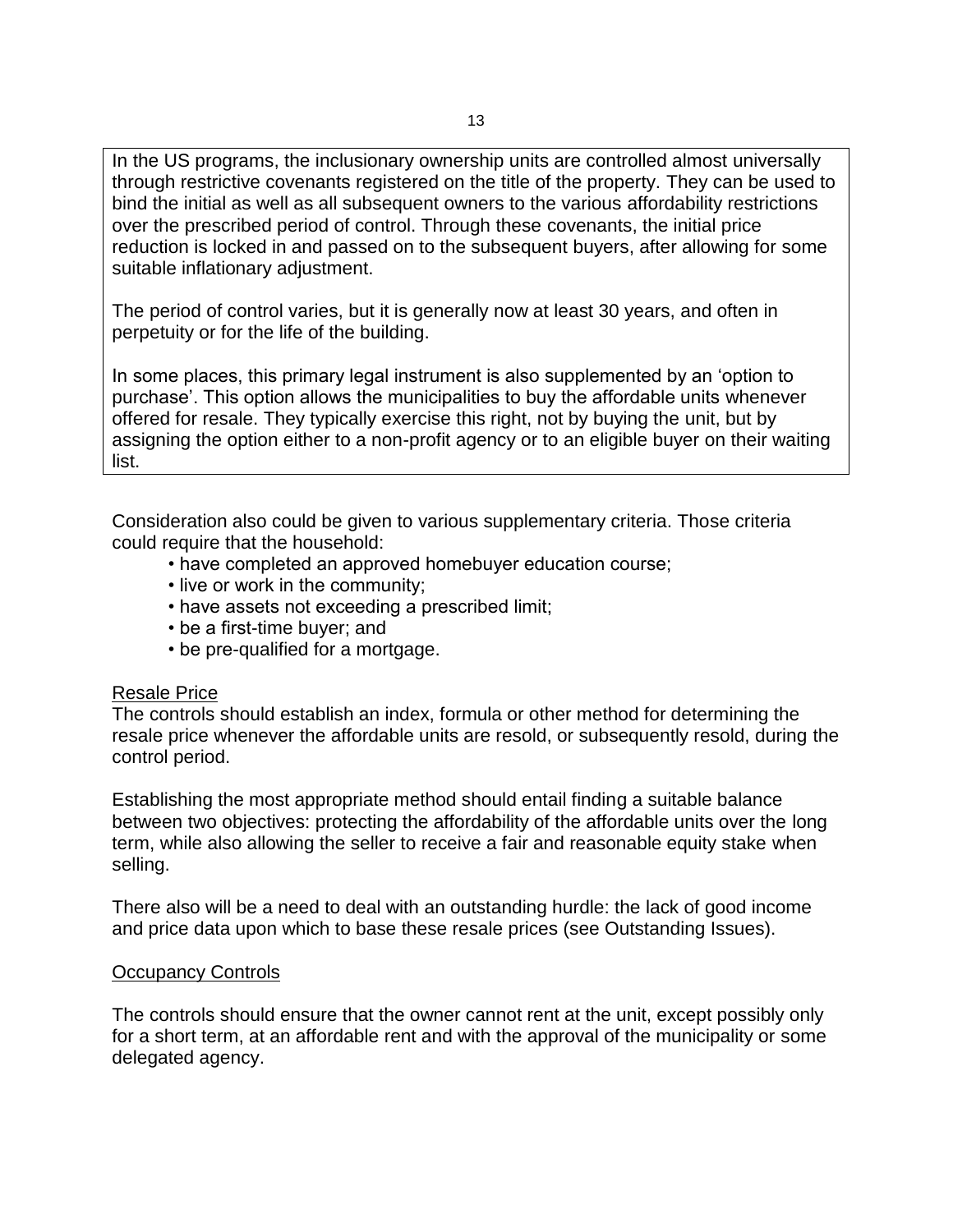# **Outstanding Issues**

Two major issues must be addressed before inclusionary housing practices can be widely readily adopted in this country. Both relate to protecting the long-term affordability of affordable ownership housing.

Appropriate practices for protecting the long-term affordability of these units have not be developed in Canada. This is because affordable ownership housing is a relatively recent and largely untried type of housing here. It has been provided only in limited and one-off circumstances in this country, and in most of these cases, the affordability has not been adequately protected.

The two hurdles that must be addressed revolve around these two aspects:

- establishing an effective and efficient legal mechanism that can be used to protect affordability over the long-term; and
- finding a way of setting income-eligibility thresholds that can be applied to subsequent purchasers.

Both of these aspects need further research and study. US practices offer some guidance, but for different reasons cannot be fully adopted here.

#### **Legal Instruments**

Controls must be placed on the affordability and occupancy of the affordable units in order to ensure that they remain affordable units whenever resold and then occupied by income-eligible households. This is fundamental to the inclusionary programs, which should be directed at providing affordable housing permanently throughout the community.

Municipalities in Ontario and elsewhere do not have effective legal tools to protect the affordability for this purpose.

First of all, they do not have the authority to use restrictive covenants as in the US. This legal instrument is used for this purpose almost universally by municipalities across the US, where the authority is conferred under common law and not by legislation. Common law practices as they have evolved in this country do not confer the same authority to the municipalities.

Second mortgages are most similar mechanism widely used in this country, but they are not adequate for securing long-term affordability. They can be used to recover the public interest these units – namely, the value of the concessions used to achieve the reduced price – when the units are resold for the first time. But they are not able to lockin that reduced price for the succeeding buyers over the long term.

The only effective legal mechanism apparently now available to municipalities is to register an "option to purchase" on the affordable unit when resold. This would give